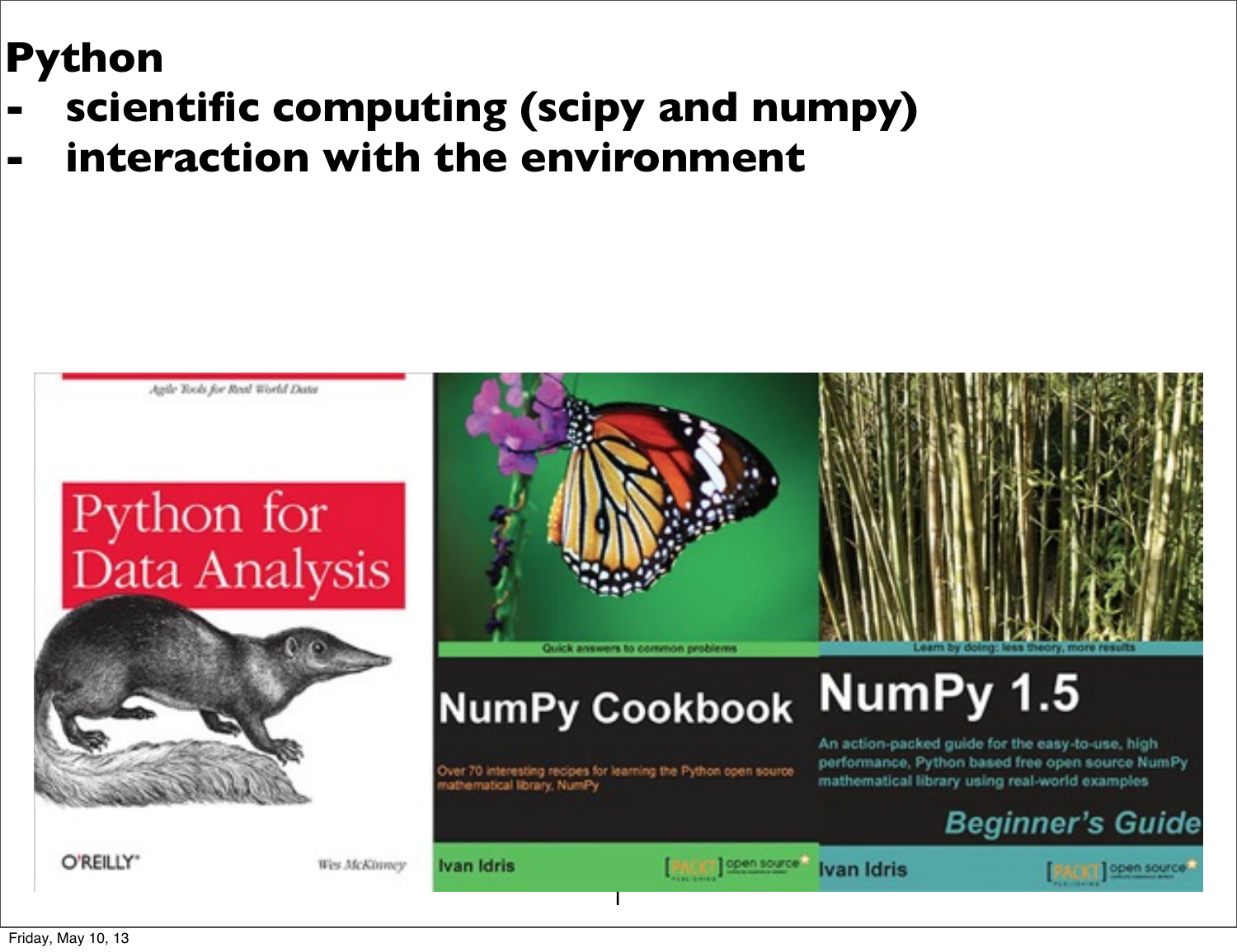## NumPy/ScpiPy <http://www.scipy.org/SciPy> <http://www.numpy.org>

<http://scikit-image.org>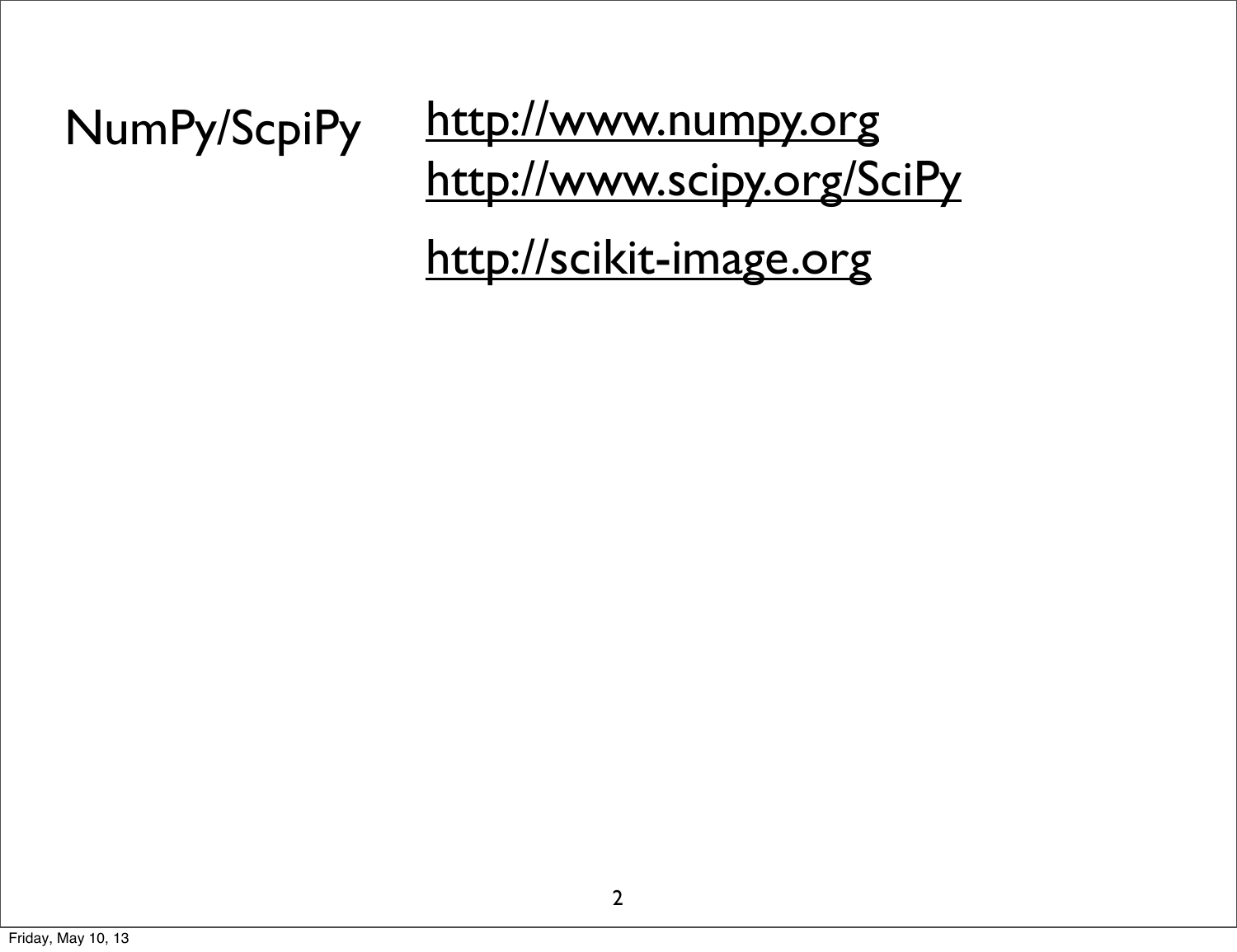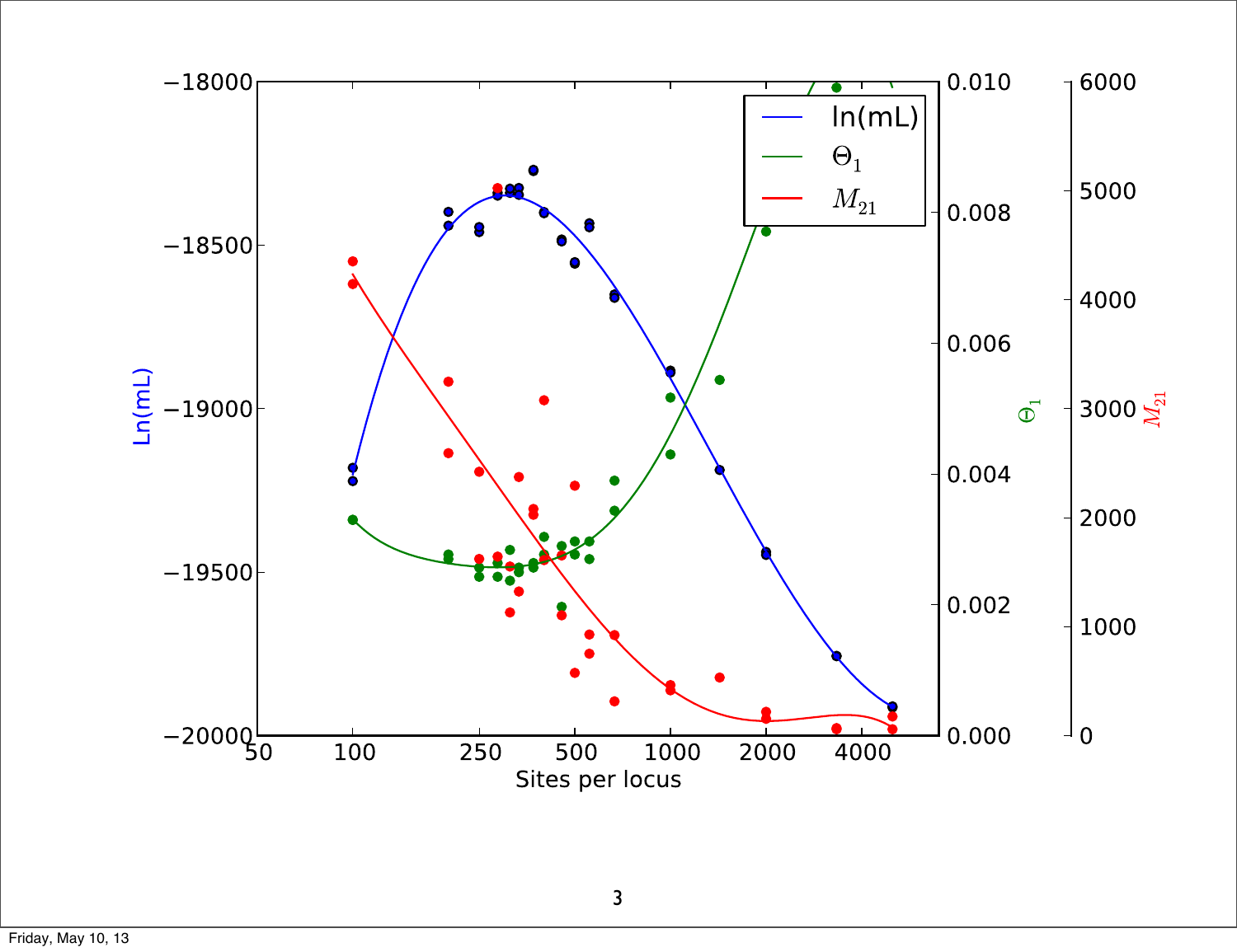

## see code in paramplot.py

```
p4r1 = host.twinx()\frac{d}{d} for line in f:
         myline = line.split()
        m = [float(x) for x in myline] data.append(m)
     sorted(data)
     return scipy.array(data)
def coeff(mat,indices,fit):
    yy = []yy2 = [1]ii = indices[i]i0 = ii.pop(0)x = [np.log(10000.0/(u[i0])) for u in mat]
    x2 = np.arange(min(x), max(x), .01) for i in ii:
        y = [u[i] for u in mat]
        coeff = np.polyfit(x, y, fit)y2 = np.polyval(coeff, x2) yy.append(y)
         yy2.append(y2)
     return x,yy,x2,yy2
ml = read('lml")th = read('theta1")m = read('m21")rx, ry, xem1, em1 = coeff(m1, [0, 1], 5)rx1, ry1, xth1, yth1 = coeff(th, [0, 1, 2, 3], 5)rx2, ry2, xm21, ym21 = coeff(m, [0, 1, 2, 3], 5)#print ry1
#print ry2
host = host subplot(111, axes class=AA.Axes)
plt.subplots_adjust(right=0.75)
 pro- host twing()
```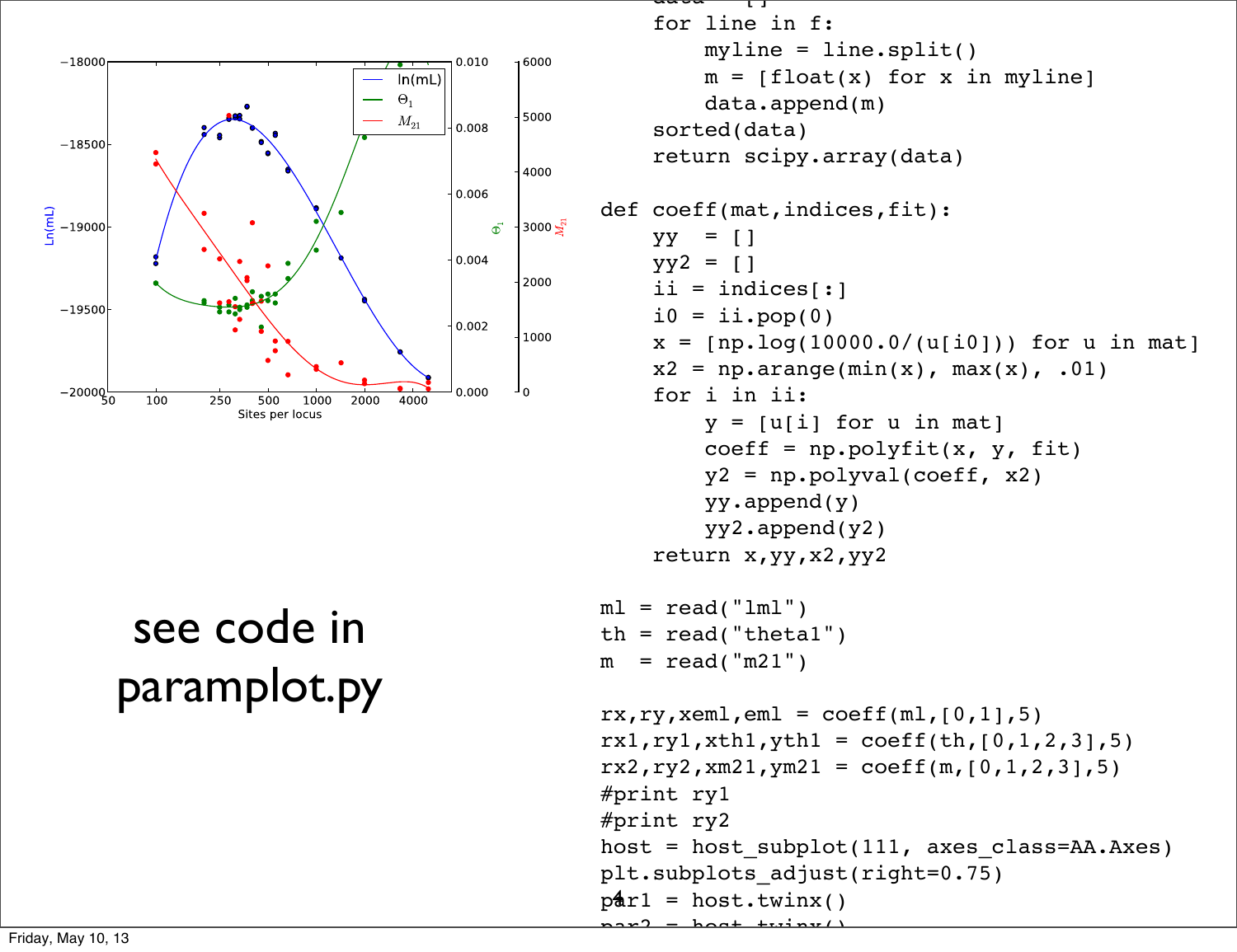```
5
#!/usr/bin/env python
#i
# Lotka-Volterra prey-predator model
#
# du/dt = a*u - b*u*v# dv/dt = -c*v + d*b*u*v
# 
# u: number of preys (for example, rabbits)
# v: number of predators (for example, foxes)
# a, b, c, d are constant parameters defining the behavior of the population:
# a is the natural growing rate of rabbits, when there's no fox
# b is the natural dying rate of rabbits, due to predation
# c is the natural dying rate of fox, when there's no rabbit
# d is the factor describing how many caught rabbits let create a new fox
#
# We will use X=[u, v] to describe the state of both populations.
#
# http://www.scipy.org/Cookbook/LoktaVolterraTutorial?action=show&redirect=LoktaVolterraTutorial
#
import numpy as np
import pylab as p
from scipy import integrate
# Definition of parameters
#defaults
#a = 1.#b = 0.1\#c = 1.5#d = 0.75a = 1.0b = 0.1c = 1.5d = 0.75rabbits0 = 40foxes0=25
def dX dt(X, t=0): """ Return the growth rate of fox and rabbit populations. """
   return np.array([a*X[0] - b*X[0]*X[1],
                 -c*X[1] + d*b*X[0]*X[1] ]X_f = np.array([ 0. , 0.])X f1 = np.array(\lceil c/(d*b), a/b\rceil)np.all(dX_dt(X_f0) == np.zeros(2) ) and np.all(dX_dt(X_f1) == np.zeros(2)) # => Truet = npu. linspace(0, 30, 1000) # time
X0 = np.array([rabbits0,foxes0]) # initials conditions: 10 rabbits and 5 foxes
X, infodict = integrate.odeint(dX_dt, X0, t, full_output=True)
infodict['message'] # >>> 'Integration successful.'
                                                                              see code in 
                                                                                  lotka.py
```

```
Friday, May 10, 13
```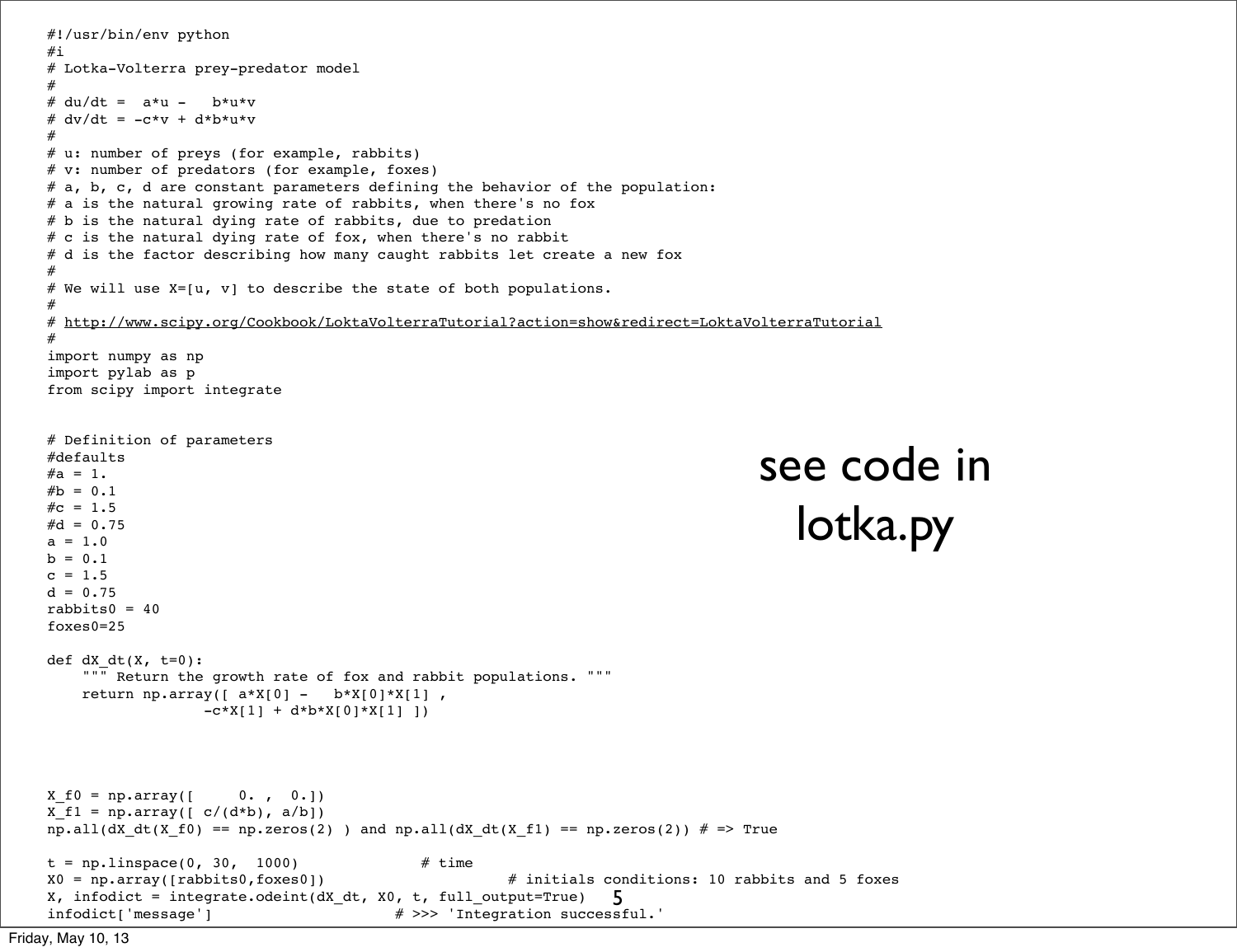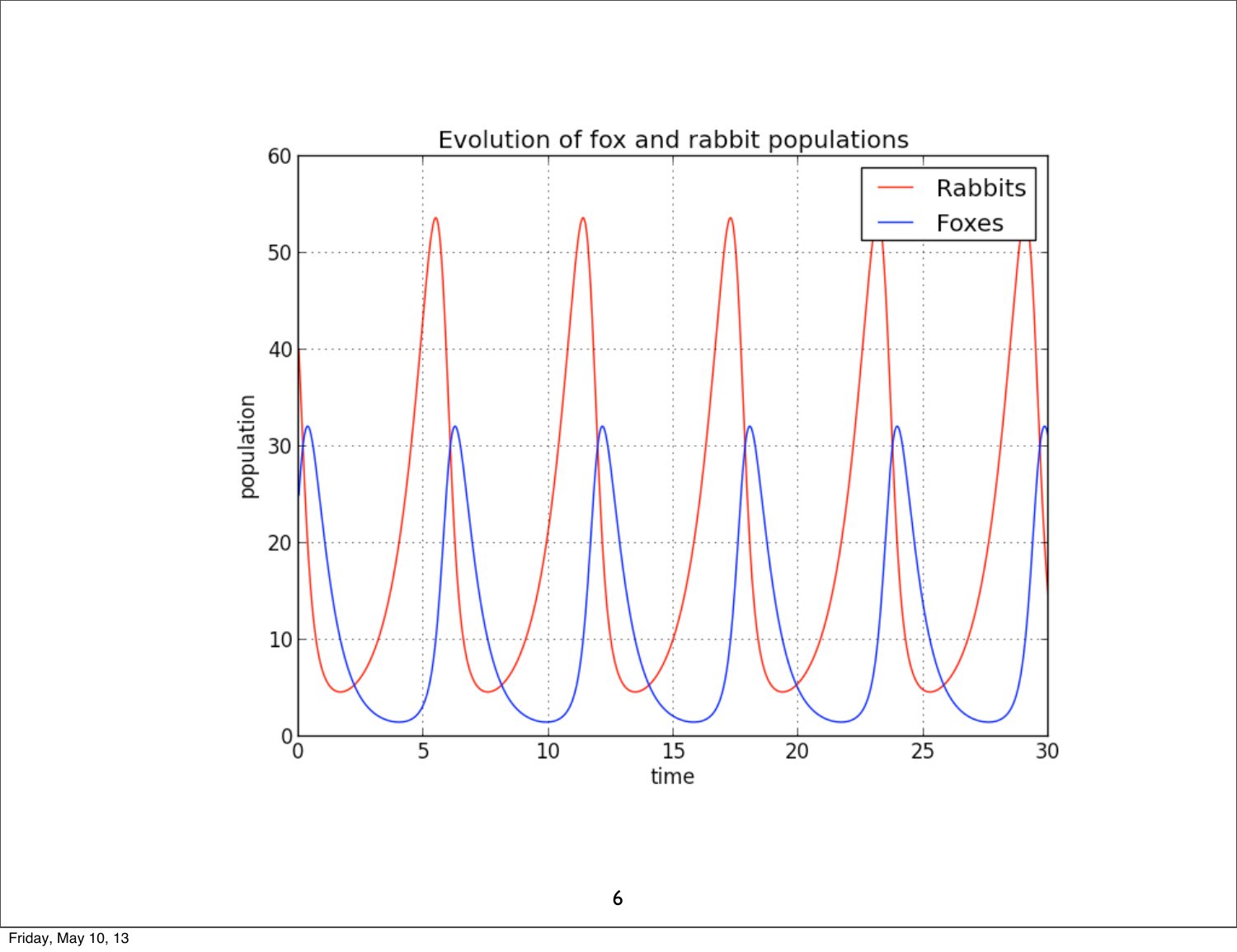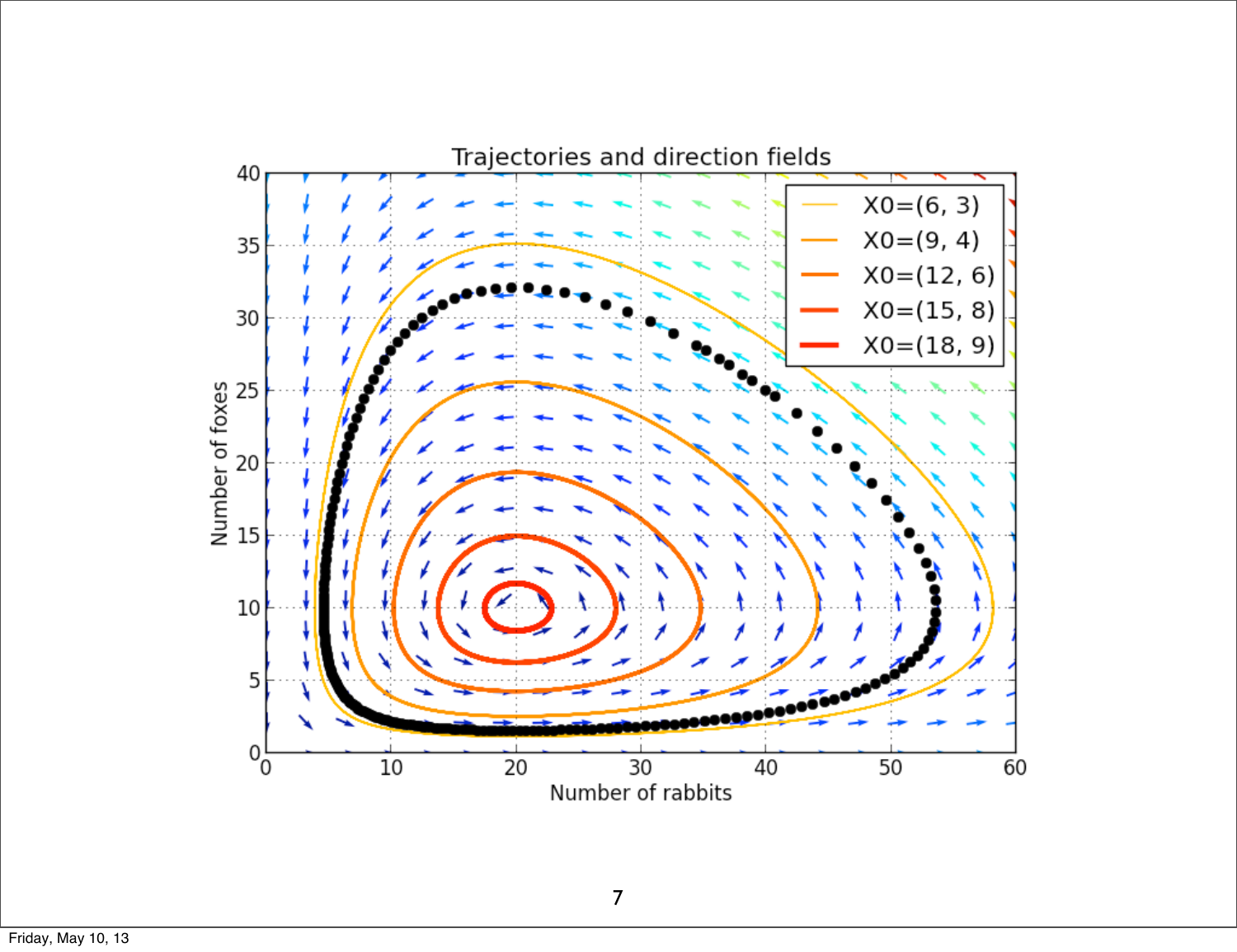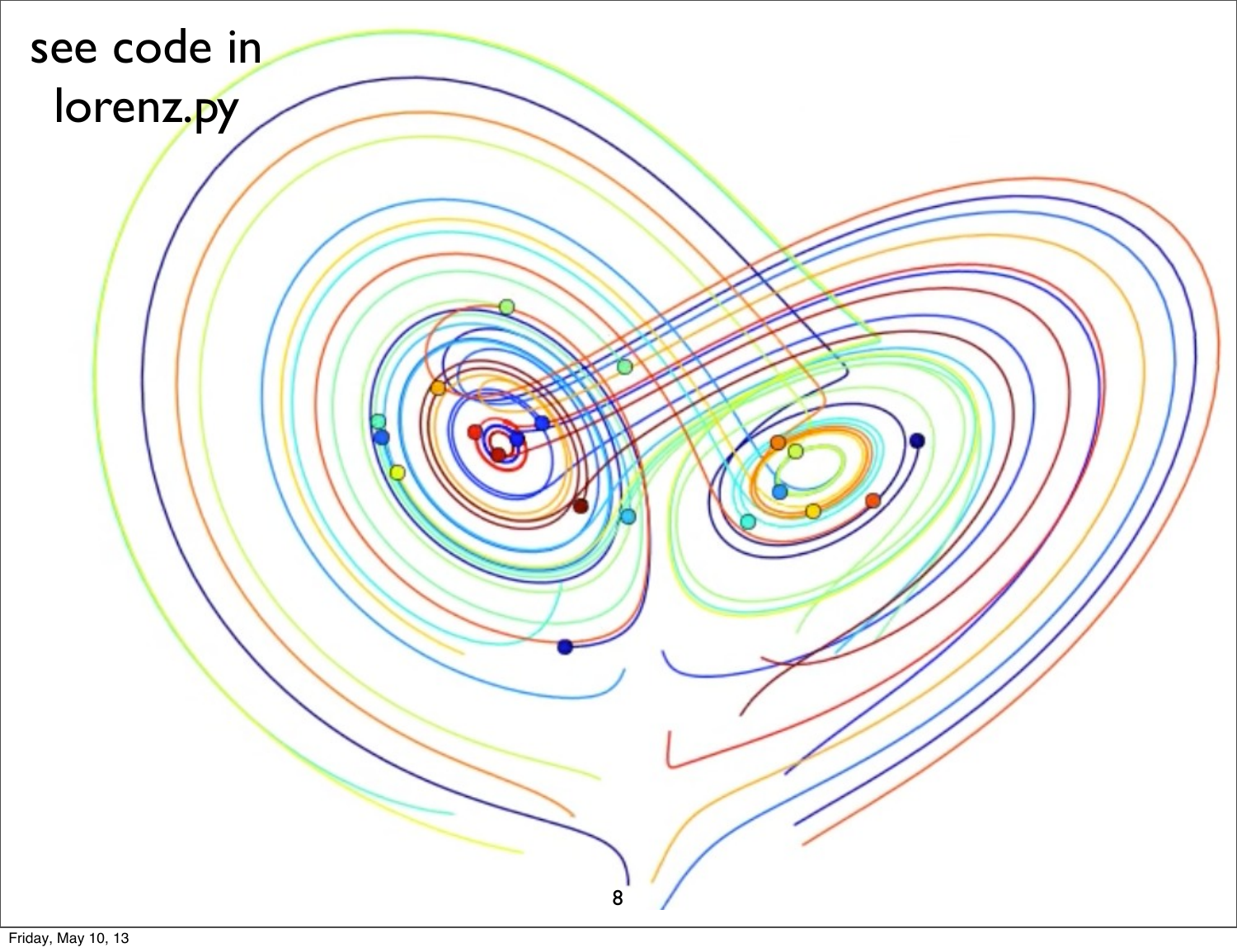

## Python scripts in the shell

<https://sites.google.com/site/pythonforscientists/python-vs-matlab>

nagal:Friday>time python pi.py 3.1408176

real 0m13.107s user 0m13.079s sys 0m0.021s nagal:Friday>time pypy pi.py 3.141696

real 0m1.593s user 0m1.253s sys 0m0.053s